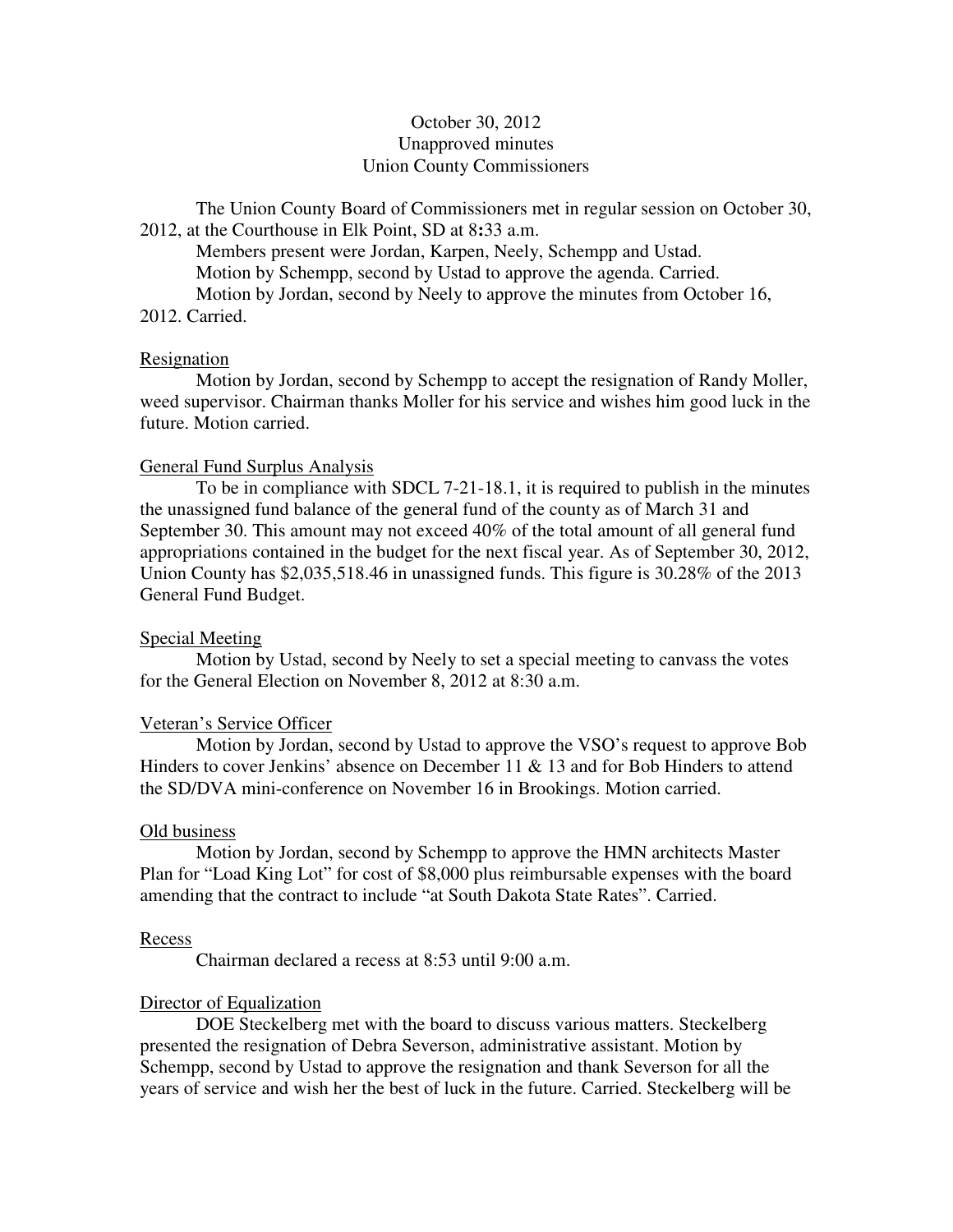advertising for the administrative assistant position. Steckelberg indicated that Appraiser Bousquet passed her certification test.

 Discussion took place on the possibility of combining Planning and Zoning department with the Director of Equalization office. The board adjourned to the basement at 9:18 a.m. to review the office areas in the basement area of the courthouse. Board returned at 9:26 a.m.

### Highway/EMA

 PWA Roggow was absent from meeting as he is attending the FHWA Summit in Kansas City.

Burn ban was lifted on October 25, 2012.

 Discussion on the award of \$65,000 from the Homeland Security Grant to build the tower at the port property.

#### Claims

 Motion by Jordan, second by Ustad to approve the claims. Discussion took place on the bill presented by Department of Public Safety in the amount of \$45,574.37. Motion failed 0-5. Motion by Jordan, second by Schempp to approve the claims except for the department of Public Safety. Motion carried. The following claims have been audited, approved and warrants drawn on the same: Bi-Weekly payroll for \$11-02-2012: Elections \$222.44; Treasurer \$308.20; State's Attorney \$456.00; Public Building \$743.12; Register of Deeds \$609.40; Sheriff \$28,459.55; Nurse \$160.80; WIC \$318.92; Highway \$17,782.16; Flood Control \$3051.65. Courthouse payroll for the month of October, \$2012: Commissioners \$5,000.00; Auditor \$8,886.84; Data Processing \$224.02; Treasurer \$11,894.13; State's Attorney \$13,810.62; Public Building \$4016.48; Assessor \$9,900.05; Register of Deeds \$6,270.07; Veteran \$1,314.54; Sheriff \$4,694.22; Nurse \$896.57; Jail \$111.25; Extension \$1,323.00; Weed \$397.42; Planning & Zoning \$3,328.55; Highway \$8,958.00; EMA \$1,463.50. Akron Veterinary Clinic (Care) \$78.00; Am San (Supp) \$174.18; Automatic Bldg. Control (Maint) \$358.00; Bernies Lawn & Garden (Supp) \$448.71; Blankenshipmeier Painting (Maint) \$2,354.00; Bomgaars (Supp) \$48.99; Casey's General Store (LEPC Expense) \$43.97; Century Link (Util) \$2.93; Community Health Clinic (Care) \$1,099.15;Dakota Psychological (Svc) \$2,857.50; Dakota Valley Baseball Assn (Supp) \$1,300.00;Dale Neely (Mileage) \$33.30; Deadwood Mountain Grand (Rooms) \$292.00; Dianna Janis Pierce (Subpoena) \$43.68; Document Depot (Maint) \$80.00; Doyle Karpen (Mileage) \$22.20; Foulk Bros Plumbing (Maint) \$195.00; Hickory Tech (Phone) \$122.70; Hydraulic Sales (Repair) \$220.00; IA Office Supply (Supp) \$3,201.31;Jacks Uniform (Clothing Allow) \$156.84; Jeanne M Bossman (Transcripts) \$27.20;Jerry Miller (Mileage/Per Diem/Parking) \$90.13; Kalins (Supp) \$59.82; Knology (Util) \$168.99; Language Line Svc (Interpreter) \$61.60; Light & Siren (Supp) \$1,563.99; Marvin Schempp (Mileage) \$57.72; Menards (Supp) \$40.67; MidAmerican Energy (Util) \$10.00; Millie Bluebird (Subpoena) \$67.36; Milton Ustad (Mileage) \$49.95; Minnehaha Co. Sheriff (Subpoena) \$10.00; Muller Auto Parts (Supp) \$235.61; Nygren's True Value (Supp/Repair) \$136.15; Office Elements (Supp) \$44.87; Office Systems (Maint) \$206.17;Perkins Office Solutions (Supp) \$243.50; Pictometry International (Supp) \$250.20;Pomp's Tire Svc (Supp/Repair) \$1,287.08; Quill Corp (Supp) \$85.79; Ron Jenkins (Per Diem/Registration) \$86.00; Ross Jordan (Mileage)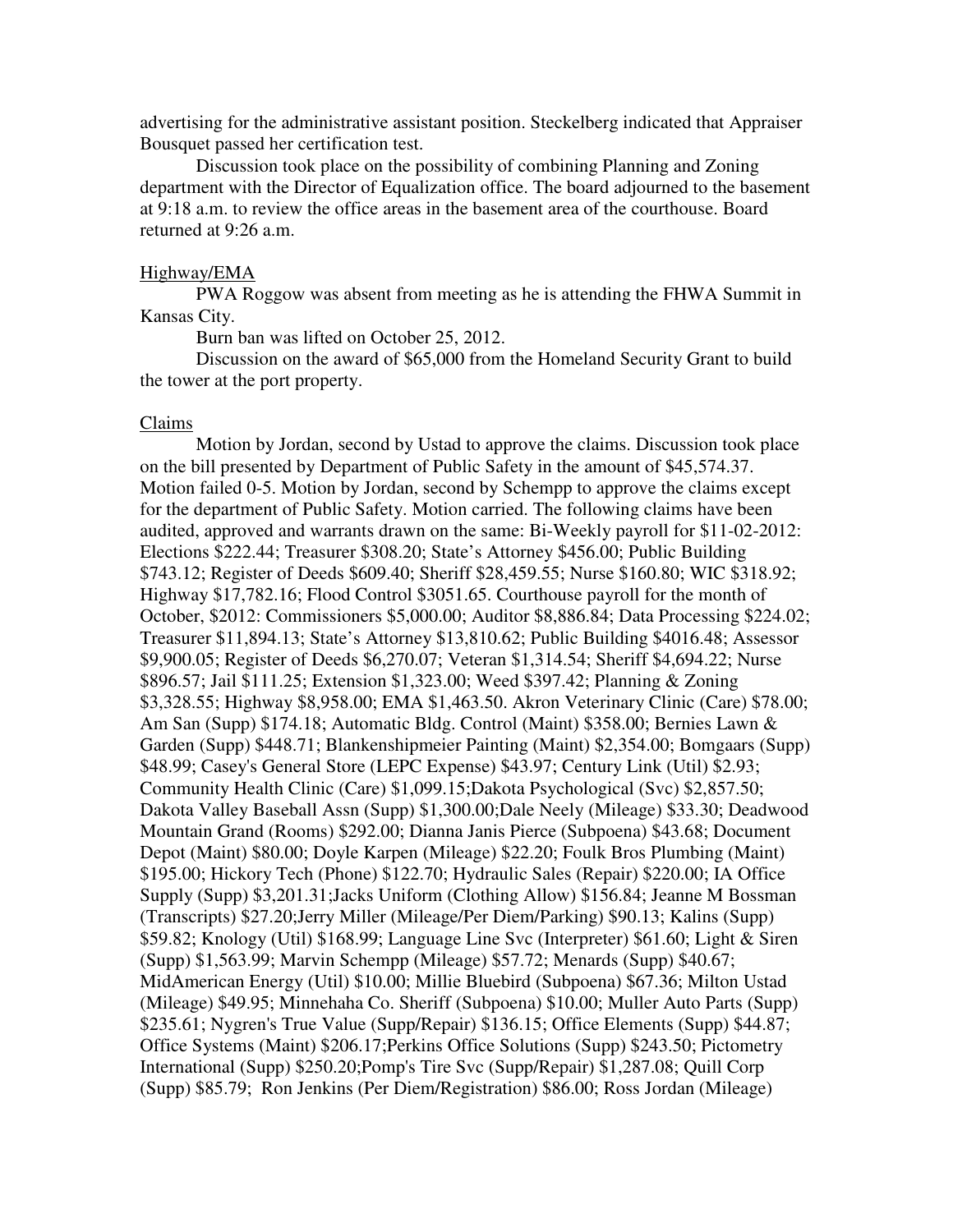\$126.91; Safe-N-Secure (Supp/Maint) \$4,559.19; SD Dept Transportation (20% Share) \$3,730.86; SD State Health Lab (BL Draws) \$900.00; SDACC (Clerp) \$4,880.78; Sioux Equip. (Repair) \$394.95; Sioux Falls Two-Way Radio (Supp) \$1,783.36; State Bank of Alcester (Payment) \$3,931.78; Tech for Less (Supp) \$147.83; TuDogs Computing (Supp/Repair) \$1,683.83; United Parcel Svc (Freight Charge) \$68.74; Us Bank (Supp/Maint/Travel) \$1,770.52; Vanguard Appraisals (Service) \$160.00.

### Recess

Chairman declared a recess at 10:24 until 10:30.

# **Sheriff**

 Sheriff Limoges met with the board to discuss 911 and personnel. 911 Coordinator Oberg and Chief Deputy Buchholz were also present. Sheriff Limoges requests that the board agree to hire a second additional dispatcher in 2013. Motion by Ustad, second by Schempp to add a second additional dispatcher in 2013. Vote- 3 aye, 2 nay. (Jordan/Karpen). Carried.

 Sheriff Limoges requested a 7% increase for Deputy Bucholz, and a 6% increase for Communications/911 Director Oberg effective October 28, 2012. Motion by Jordan, second by Schempp to approve a 7% increase for Deputy Bucholz and a 6% increase for Communications/911 Director Oberg effective October 28, 2012. Discussion took place. Vote: 3 aye, 2 nay. (Karpen/Ustad). Carried.

### Grant agreement

 Motion by Jordan, second by Neely to authorize the chairman to sign the grant agreement for the \$65,000 from the Homeland Security to build the tower at the port property. Carried.

#### Recess

 Chairman declared a recess at 10:55 – 11:00 a.m. 911 discussion- City Mayors

 The Union County Cities' mayors met with the board to discuss 911 and the nonemergency services provided by the sheriff's office to the cities in the county. Suggestion from the Mayors took place on the idea of the county initiating a county-wide opt out to fund the revenue needed instead of charging the fees on a per head basis (on census figures). Also mentioned was the thought of having a board to oversee the 911 operation. Each mayor had an opportunity to voice their opinion on the matters. Discussion on this matter will be on-going.

#### Treasurer

Treasurer Hertel met with the board to discussion various matters.

 Motion by Ustad, second by Schempp to move the December 25, 2012 board meeting to December 27, 2012 and to close the county offices on December 24, 2012 for Christmas Eve Holiday. Carried.

 Motion by Schempp, second by Neely to approve the Pictometry cloud contract for \$250.20 for the remainder of 2012. Carried.